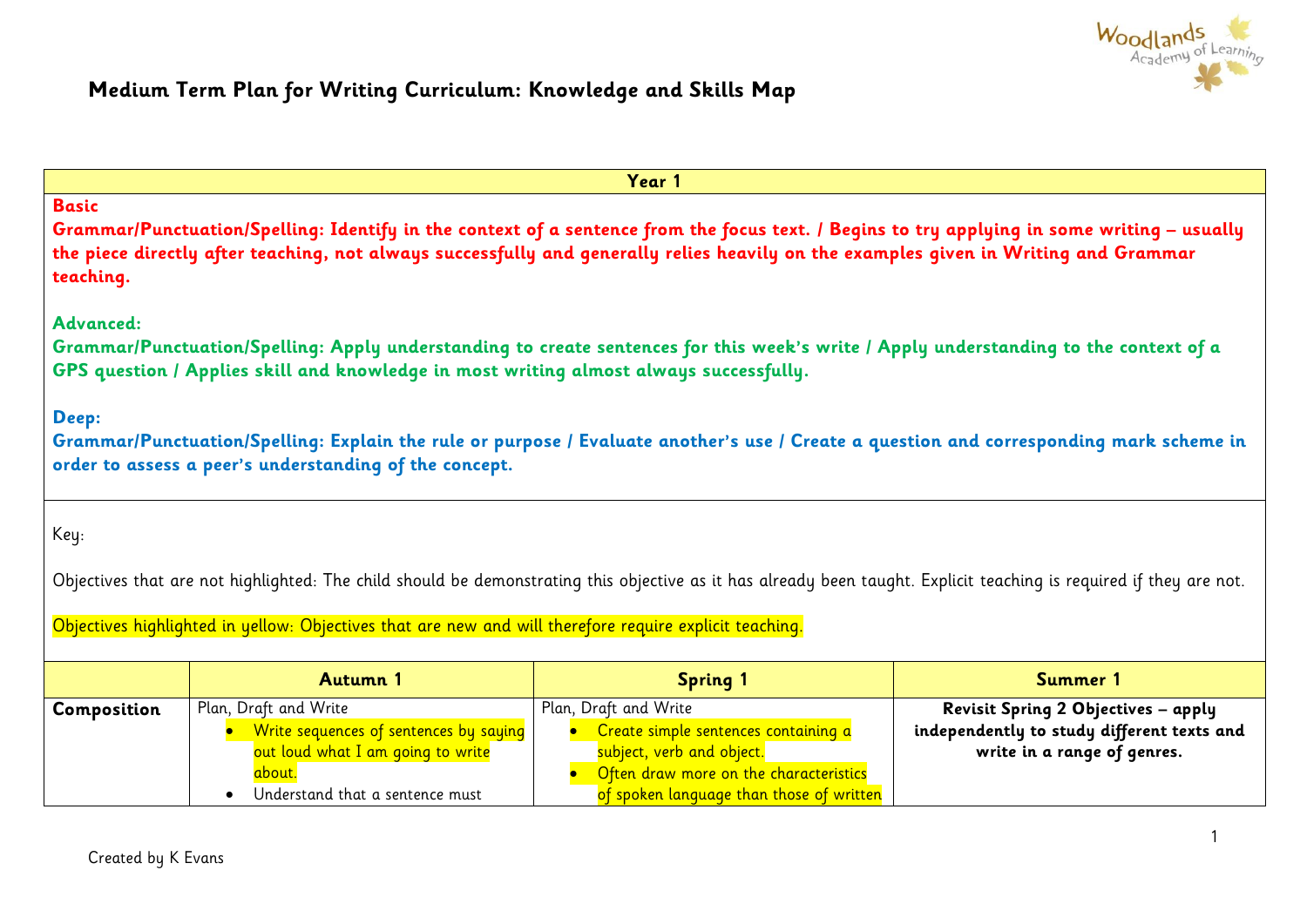

contain a subject and verb and build sentences containing subjects and verbs.

- Show some evidence of simple sentence structures though structures are often repeated.
- Write sentences by re-reading what I have written to check that it makes sense.
- Attempt to retell elements from familiar stories or write own simple story ideas.
- Write sentences by composing a sentence orally before writing it.
- Show some awareness of the purpose of the writing.
- **•** Write from memory simple sentences dictated by the teacher that include words using the GPCs and common exception words taught so far.
- $\bullet$  Begin to discuss my writing using the appropriate grammatical terminology (letter, capital letter, word, singular, plural, sentence, punctuation, full stop, question mark, exclamation mark).

#### Edit and Evaluate

- Read my work aloud.
- Make simple changes to improve accuracy with the support of an adult, including spelling, full stops, letter formation, incorrect word choice and content.

(e.g. Teacher asks "What do we put at the end of a sentence?" Child adds a

language (e.g. repetition of pronouns and simple verbs).

- $\bullet$  Write sentences by re-reading what I have written to check that it makes sense.
- Appropriately sequence sentences to form short narratives (e.g. First they packed their stuff. It was very hot. Next they went to the airport and they were very happy.)
- Show awareness of the purpose of the writing.
- Write from memory simple sentences dictated by the teacher that include words using the GPCs and common exception words taught so far.
- Discuss my writing using the appropriate grammatical terminology (letter, capital letter, word, singular, plural, sentence, punctuation, full stop, question mark, exclamation mark).

#### Edit and Evaluate

- Read my writing aloud clearly enough to be heard by my peers and the teacher.
- Check writing makes sense through discussion with an adult or peer.
- Make changes to improve accuracy, including spelling, full stops, letter formation, incorrect word choice and content.
- Make simple changes to add description (e.g. Teacher asks "Can you add a word to tell us more about the bear?" Child adds the word "big" where indicated.)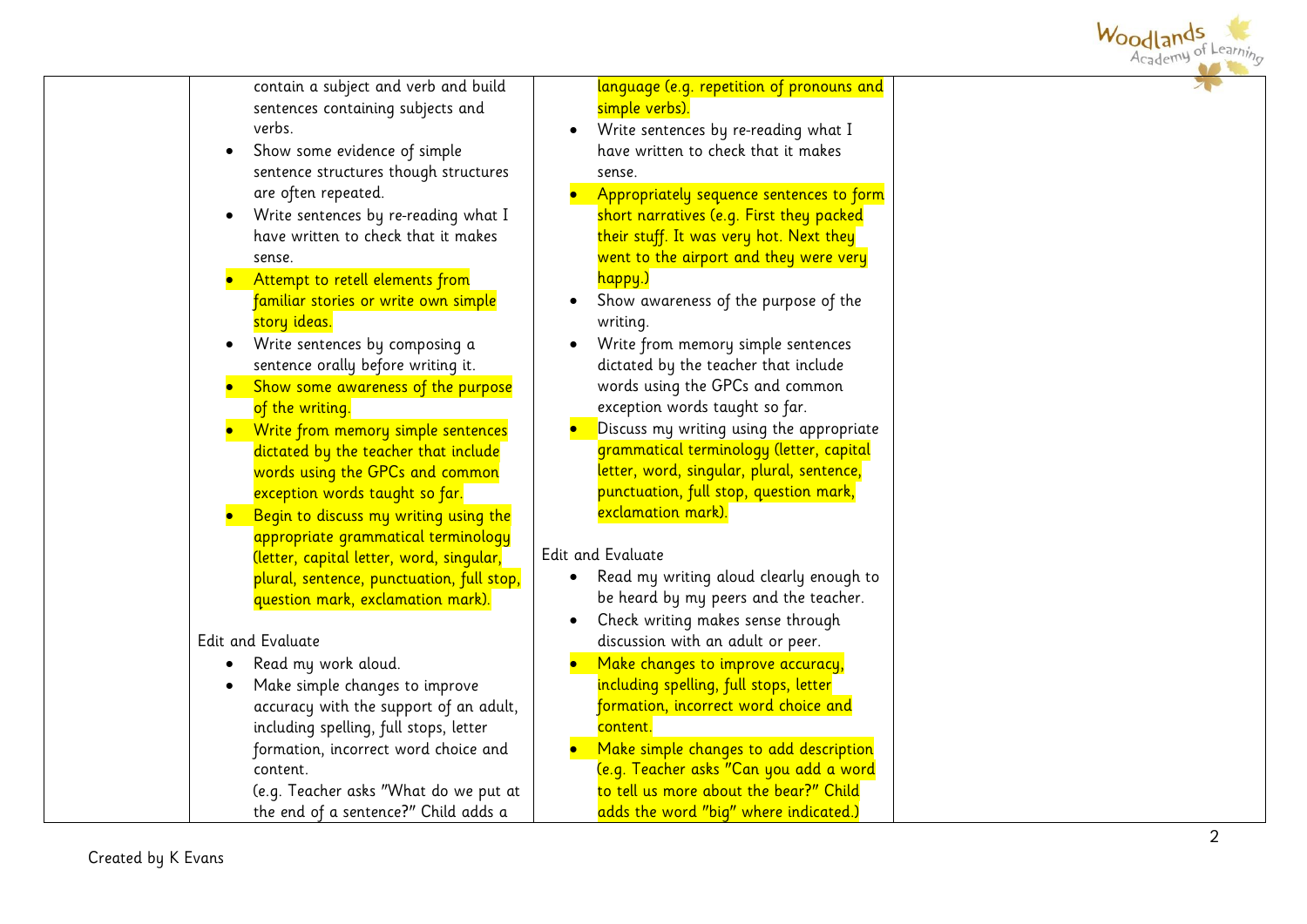

|                                           | full stop at the end of their writing.)                                                                                                                                                                                                                                                                                                                                                                                                                                                                                                                                                                                                       |                                                                                                                                                                                                                                                                                                                                                                                                                                                                                                                                                                                                                                                                                                                                                                                    |                                                                                                                                                                                                               |
|-------------------------------------------|-----------------------------------------------------------------------------------------------------------------------------------------------------------------------------------------------------------------------------------------------------------------------------------------------------------------------------------------------------------------------------------------------------------------------------------------------------------------------------------------------------------------------------------------------------------------------------------------------------------------------------------------------|------------------------------------------------------------------------------------------------------------------------------------------------------------------------------------------------------------------------------------------------------------------------------------------------------------------------------------------------------------------------------------------------------------------------------------------------------------------------------------------------------------------------------------------------------------------------------------------------------------------------------------------------------------------------------------------------------------------------------------------------------------------------------------|---------------------------------------------------------------------------------------------------------------------------------------------------------------------------------------------------------------|
| Vocabulary,<br>Grammar and<br>Punctuation | Vocabulary and Grammar<br>Identify the subject and verb in a<br>sentence.<br>Identify and use nouns.<br>Begin to use story language to start<br>writing a story.<br>Join words using and.<br>Begin to join simple clauses using and<br>(e.g. I went to the park and I played<br>on the swings.)<br>Begin to use adjectives for description.<br>Punctuation<br>Punctuate some sentences using a<br>$\bullet$<br>capital letter and a full stop.<br>Begin to punctuate sentences using a<br>question mark.<br>Begin to use a capital letter for names<br>$\bullet$<br>of people, places, the days of the<br>week, and the personal pronoun 'I'. | Vocabulary and Grammar<br>Identify the subject, verb and object in a<br>$\bullet$<br>sentence.<br>Identify and use nouns.<br>Use appropriate language to write a<br>story and begin to use vocabulary that is<br>appropriate to the subject matter in other<br>genres (including non-fiction).<br>Join words and clauses using and (e.g. I<br>$\bullet$<br>went to the park and I played on the<br>swings.)<br>Use adjectives for description<br>independently.<br>Punctuation<br>Punctuate sentences using a capital letter<br>and a full stop.<br>Punctuate sentences using a question<br>$\bullet$<br>mark.<br>Punctuate sentences using an<br>exclamation mark.<br>Use a capital letter for names of people,<br>places, the days of the week, and the<br>personal pronoun 'I'. | Revisit Spring 2 Objectives - apply<br>independently to study different texts and<br>write in a range of genres.                                                                                              |
| Transcription                             | Spelling in Context<br>Know and write all letters of the<br>alphabet in order and the sounds<br>which they most commonly represent.<br>Segment spoken words into sounds<br>$\bullet$<br>before choosing graphemes to<br>represent the sounds.                                                                                                                                                                                                                                                                                                                                                                                                 | Spelling in Context<br>Know and write all letters of the<br>alphabet in order and the sounds which<br>they most commonly represent.<br>Segment spoken words into sounds<br>$\bullet$<br>before choosing graphemes to represent<br>the sounds.                                                                                                                                                                                                                                                                                                                                                                                                                                                                                                                                      | Spelling in Context<br>Revisit Spring 1 Objectives - apply<br>independently to study different texts and<br>write in a range of genres.<br><b>Spelling Rules</b><br>Revisit Autumn 1 and 2 Objectives - apply |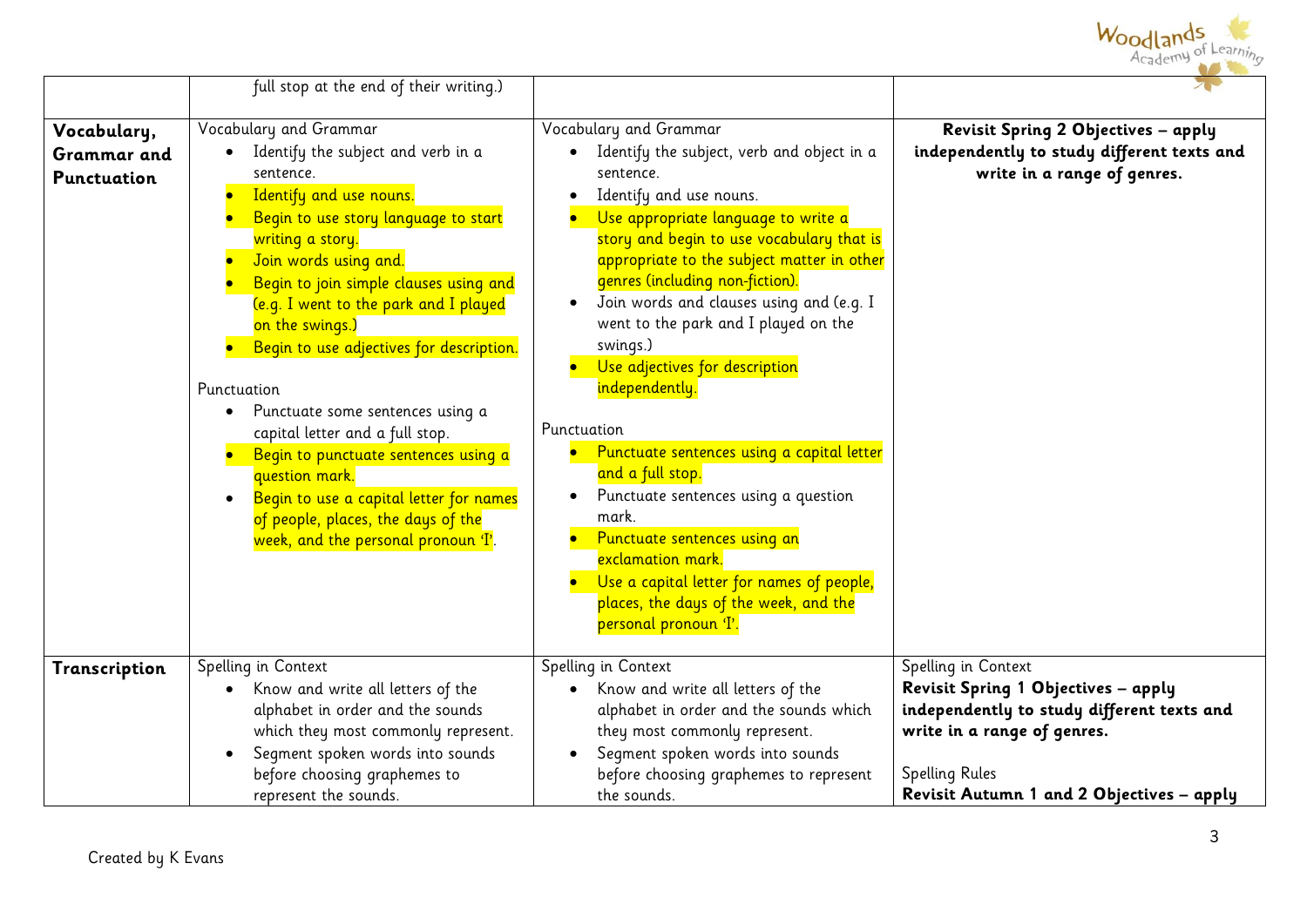

- Spell words with adjacent consonants.
- Spell words containing each of the 40+ phonemes already taught correctly.
- Spell the days of the week correctly.

#### Spelling Rules

- **•** Divide words into syllables
- Spell words containing the  $/\eta$  / sound spelt n before k
- Spell words ending in the /v/ sound.
- Spell words ending  $-y$  (/i:/ or /I /)
- Use k for the /k/ sound

#### Handwriting

- Sit correctly at a table, holding a pencil comfortably and correctly.
- Understand where to begin writing.
- Write on the lines.
- Understand what a space is and use apparatus to create a space.
- Understand what equal spacing is and use apparatus to create equal spacing.
- Leave appropriate spaces between letters and words.
- **•** Correctly write and orientate capital letters.
- Form lower-case letters in the correct direction, starting and finishing in the right place.
- Form digits 0-9.
	- Begin to understand which letters belong to which handwriting 'families'
- Spell words with adjacent consonants.
- Spell words containing each of the 40+ phonemes already taught correctly.
- Spell the days of the week correctly
- Spell common exception words correctly.
- Use letter names to distinguish between alternative spellings of the same sound.

#### Spelling Rules

- Add the prefix –un
- Spell words ending in -tch
- Create compound words
- Spell words containing the sounds /f/, /l/,
- /s/, /z/ and /k/ spelt ff, ll, ss, zz and ck
- Spell words containing ph and wh

#### Handwriting

**Revisit Autumn 2 Objectives – apply independently to study different texts and write in a range of genres.**

**independently to study different texts and write in a range of genres.**

#### Handwriting

**Revisit Autumn 2 Objectives – apply independently to study different texts and write in a range of genres.**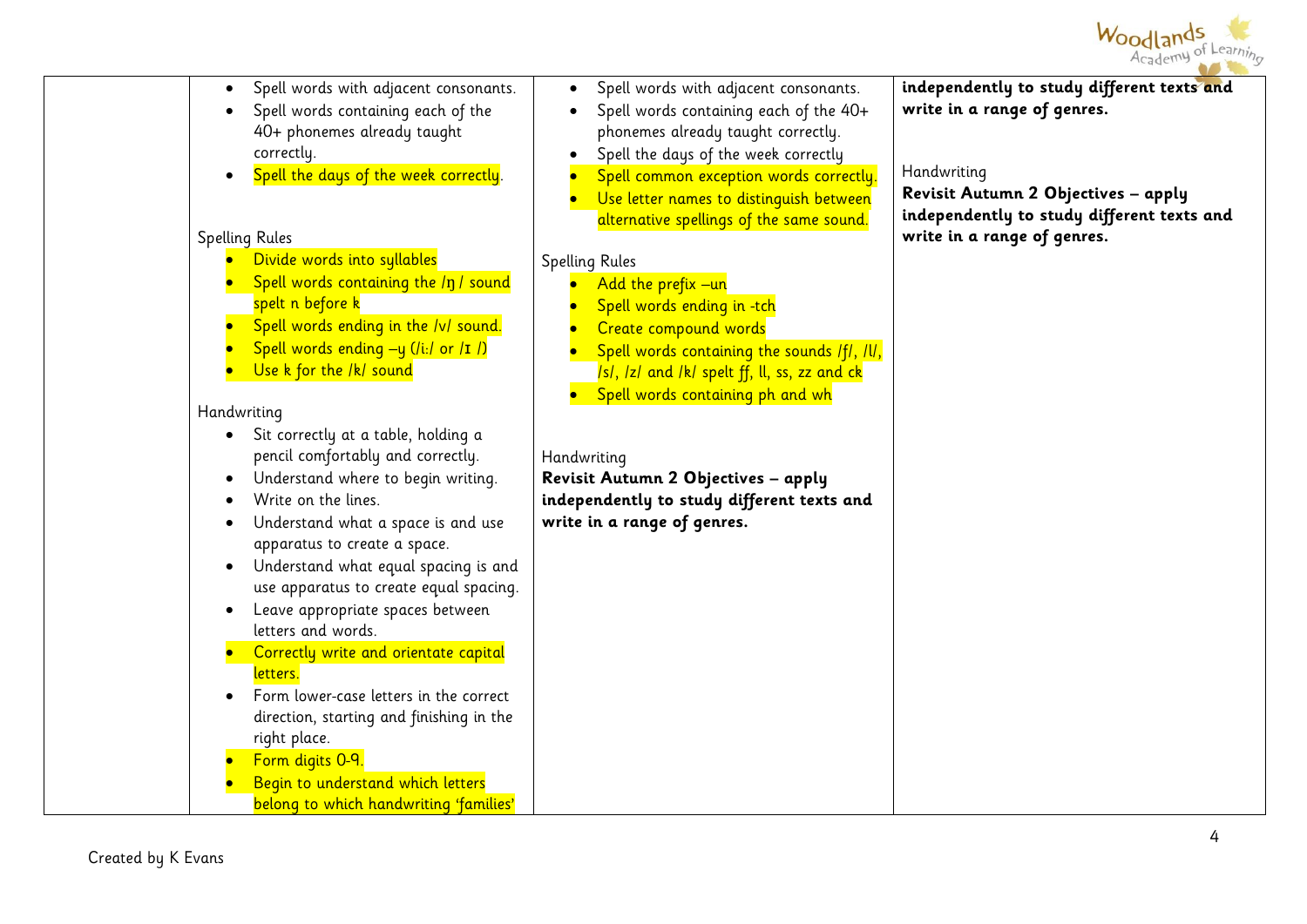

|             | (i.e. letters that are formed in similar<br>ways) and to practise these.                                                                                                                                                                                                                                                                                                                                                                                                                                                                                                                                                                                                                                                                                                                                                                                                                                                                                                                                                                     |                                                                                                                                                                                                                                                                                                                                                                                                                                                                                                                                                                                                                                                                                                                                                                                                                                                                                                                                                                                                                                      | $\mathbf{z}$                                                                                                     |
|-------------|----------------------------------------------------------------------------------------------------------------------------------------------------------------------------------------------------------------------------------------------------------------------------------------------------------------------------------------------------------------------------------------------------------------------------------------------------------------------------------------------------------------------------------------------------------------------------------------------------------------------------------------------------------------------------------------------------------------------------------------------------------------------------------------------------------------------------------------------------------------------------------------------------------------------------------------------------------------------------------------------------------------------------------------------|--------------------------------------------------------------------------------------------------------------------------------------------------------------------------------------------------------------------------------------------------------------------------------------------------------------------------------------------------------------------------------------------------------------------------------------------------------------------------------------------------------------------------------------------------------------------------------------------------------------------------------------------------------------------------------------------------------------------------------------------------------------------------------------------------------------------------------------------------------------------------------------------------------------------------------------------------------------------------------------------------------------------------------------|------------------------------------------------------------------------------------------------------------------|
|             |                                                                                                                                                                                                                                                                                                                                                                                                                                                                                                                                                                                                                                                                                                                                                                                                                                                                                                                                                                                                                                              |                                                                                                                                                                                                                                                                                                                                                                                                                                                                                                                                                                                                                                                                                                                                                                                                                                                                                                                                                                                                                                      |                                                                                                                  |
|             | <b>Autumn 2</b>                                                                                                                                                                                                                                                                                                                                                                                                                                                                                                                                                                                                                                                                                                                                                                                                                                                                                                                                                                                                                              | <b>Spring 2</b>                                                                                                                                                                                                                                                                                                                                                                                                                                                                                                                                                                                                                                                                                                                                                                                                                                                                                                                                                                                                                      | <b>Summer 2</b>                                                                                                  |
| Composition | Plan, Draft and Write<br>Understand that a sentence must<br>contain a subject and verb and that<br>some may contain an object. Build<br>sentences containing subjects and<br>verbs.<br>Show some evidence of simple<br>sentence structures though structures<br>are often repeated.<br>Attempt to retell elements from<br>familiar stories or write own simple<br>story ideas.<br>Write sequences of sentences by saying<br>out loud what I am going to write<br>about.<br>Write sentences by composing a<br>sentence orally before writing it.<br>Begin to appropriately sequence<br>sentences to form short narratives (e.g.<br>First they packed their stuff. It was<br>very hot. Next they went to the airport<br>and they were very happy.)<br>Show some awareness of the purpose<br>of the writing.<br>Write from memory simple sentences<br>dictated by the teacher that include<br>words using the GPCs and common<br>exception words taught so far.<br>Begin to discuss my writing using the<br>appropriate grammatical terminology | Plan, Draft and Write<br>Create simple sentences containing a<br>subject, verb and object.<br>Begin to draw more on the<br>characteristics of written language than<br>those of spoken.<br>Write sentences by re-reading what I<br>have written to check that it makes<br>sense.<br>Appropriately sequence sentences to form<br>short narratives (e.g. First they packed<br>their stuff. It was very hot. Next they<br>went to the airport and they were very<br>happy.)<br>Show awareness of the purpose of the<br>writing.<br>Write from memory simple sentences<br>dictated by the teacher that include<br>words using the GPCs and common<br>exception words taught so far.<br>Discuss my writing using the appropriate<br>grammatical terminology (letter, capital<br>letter, word, singular, plural, sentence,<br>punctuation, full stop, question mark,<br>exclamation mark).<br>Edit and Evaluate<br>• Read my writing aloud clearly enough to<br>be heard by my peers and the teacher.<br>Check writing makes sense through | Revisit Spring 2 Objectives - apply<br>independently to study different texts and<br>write in a range of genres. |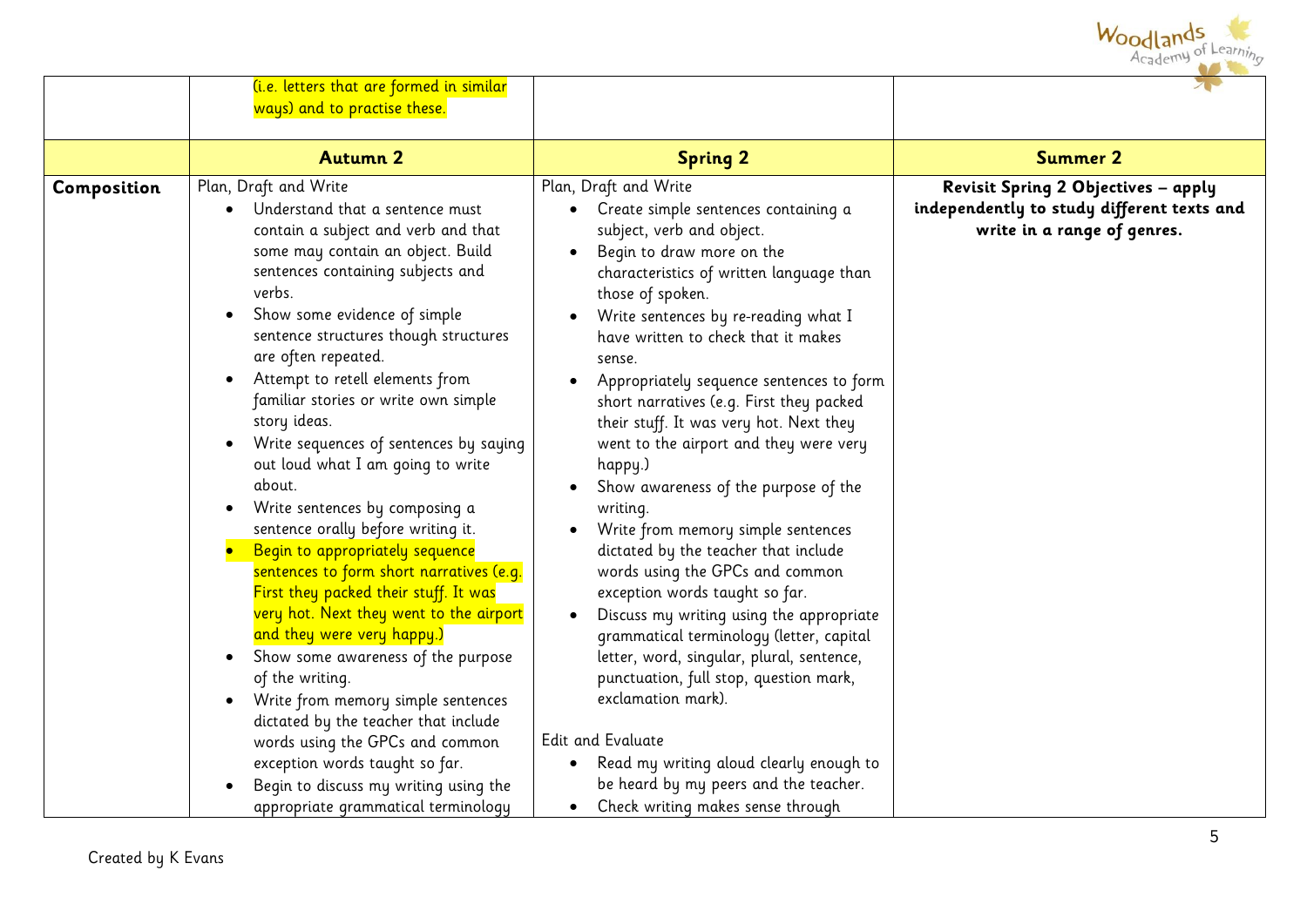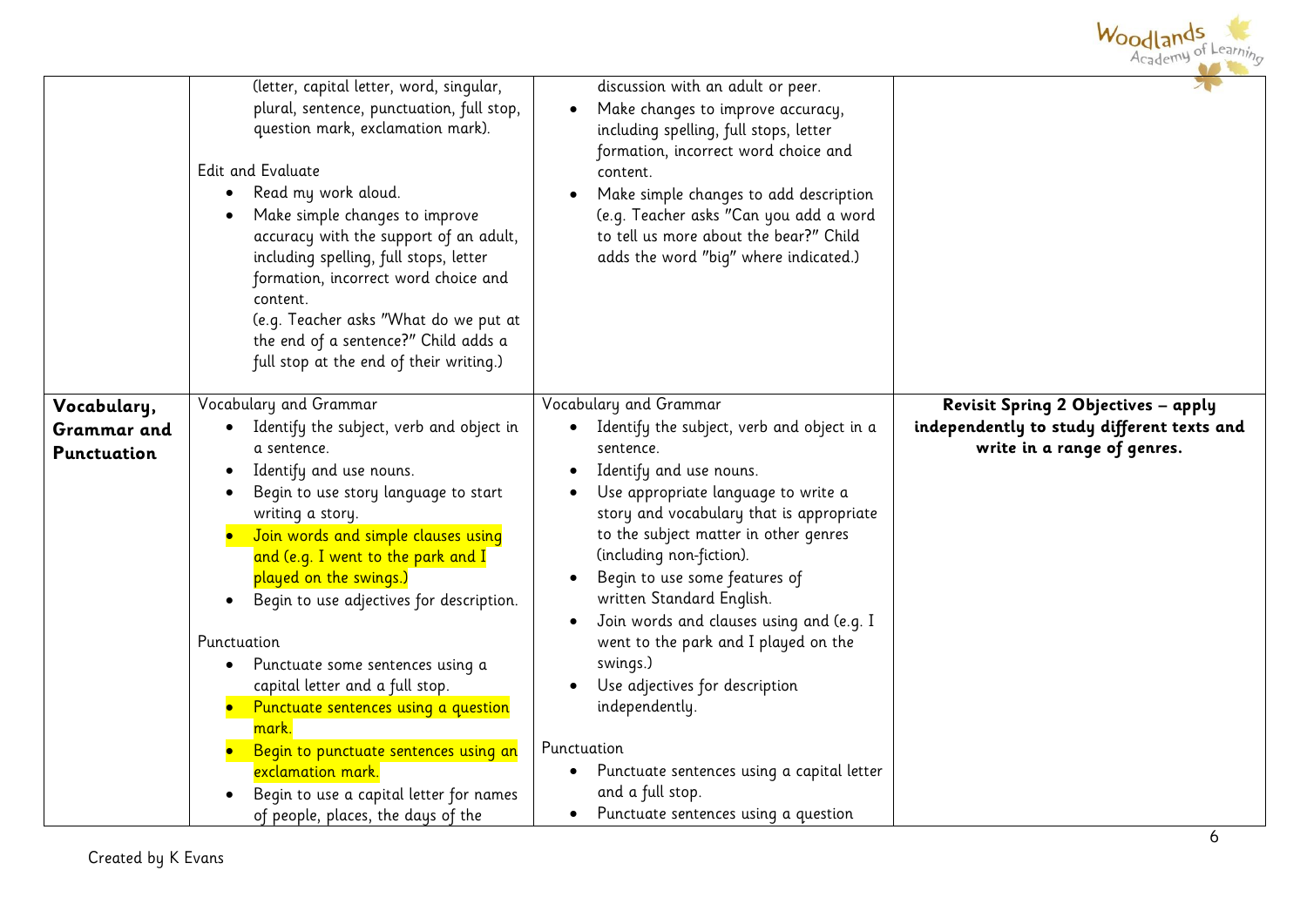

|               | week, and the personal pronoun 'I'.                                                                                                                                                                                                                                                                                                                                                                                                                                                                                                                                                                                                                                                                                                                                                                                           | mark.<br>Punctuate sentences using an<br>$\bullet$<br>exclamation mark.<br>Use a capital letter for names of people,<br>$\bullet$<br>places, the days of the week, and the<br>personal pronoun 'I'.                                                                                                                                                                                                                           |                                                                                                                                                                                                                                                                                                                                                                                                                         |
|---------------|-------------------------------------------------------------------------------------------------------------------------------------------------------------------------------------------------------------------------------------------------------------------------------------------------------------------------------------------------------------------------------------------------------------------------------------------------------------------------------------------------------------------------------------------------------------------------------------------------------------------------------------------------------------------------------------------------------------------------------------------------------------------------------------------------------------------------------|-------------------------------------------------------------------------------------------------------------------------------------------------------------------------------------------------------------------------------------------------------------------------------------------------------------------------------------------------------------------------------------------------------------------------------|-------------------------------------------------------------------------------------------------------------------------------------------------------------------------------------------------------------------------------------------------------------------------------------------------------------------------------------------------------------------------------------------------------------------------|
| Transcription | Spelling in Context<br>Know and write all letters of the<br>alphabet in order and the sounds<br>which they most commonly represent.<br>Segment spoken words into sounds<br>$\bullet$<br>before choosing graphemes to<br>represent the sounds.<br>Spell words with adjacent consonants.<br>Spell words containing each of the<br>40+ phonemes already taught<br>correctly.<br>Spell the days of the week correctly.<br><b>Spelling Rules</b><br>Divide words into syllables<br>Add s and es to words<br>Add the ending –ing to verbs where no<br>change is needed to the root word.<br>Add the ending-ed to verbs where no<br>change is needed to the root word.<br>Add the ending -er to verbs where no<br>change is needed to the root word.<br>Add –er and –est to adjectives where<br>no change is needed to the root word | Spelling in Context<br>Revisit Spring 1 Objectives - apply<br>independently to study different texts and<br>write in a range of genres.<br><b>Spelling Rules</b><br>Revisit Autumn 1 and 2 Objectives - apply<br>independently to study different texts and<br>write in a range of genres.<br>Handwriting<br>Revisit Autumn 2 Objectives - apply<br>independently to study different texts and<br>write in a range of genres. | Spelling in Context<br>Revisit Spring 1 Objectives - apply<br>independently to study different texts and<br>write in a range of genres.<br><b>Spelling Rules</b><br>Revisit Spring 1 Objectives - apply<br>independently to study different texts and<br>write in a range of genres.<br>Handwriting<br>Revisit Autumn 2 Objectives - apply<br>independently to study different texts and<br>write in a range of genres. |
|               | Handwriting                                                                                                                                                                                                                                                                                                                                                                                                                                                                                                                                                                                                                                                                                                                                                                                                                   |                                                                                                                                                                                                                                                                                                                                                                                                                               |                                                                                                                                                                                                                                                                                                                                                                                                                         |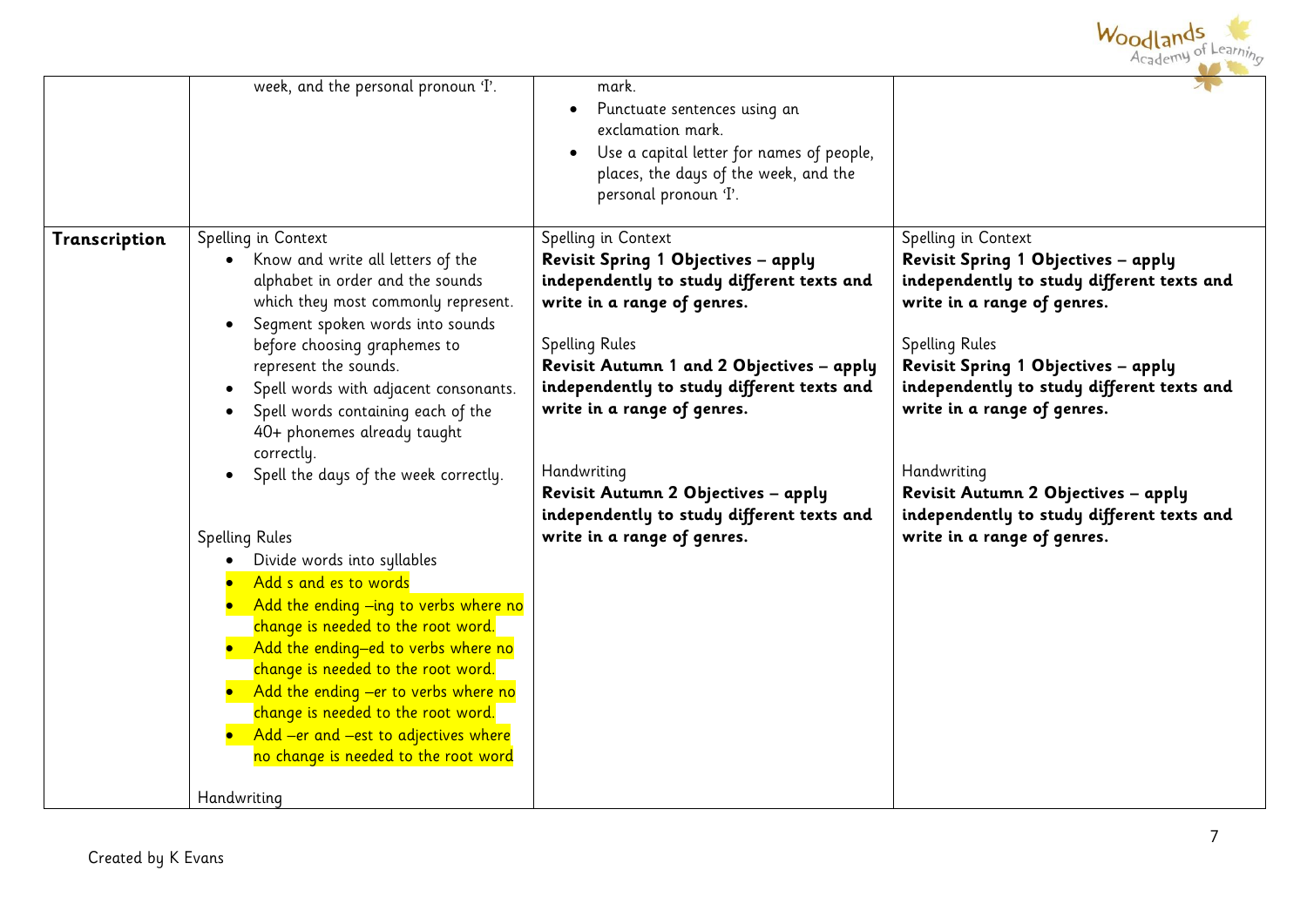|                                                                                                                                                                                                                                                                                                                                                                                                                                                                                                                                                                                                                                                                                                                                      | Woodland of |
|--------------------------------------------------------------------------------------------------------------------------------------------------------------------------------------------------------------------------------------------------------------------------------------------------------------------------------------------------------------------------------------------------------------------------------------------------------------------------------------------------------------------------------------------------------------------------------------------------------------------------------------------------------------------------------------------------------------------------------------|-------------|
| Sit correctly at a table, holding a<br>pencil comfortably and correctly.<br>Understand where to begin writing.<br>$\bullet$<br>Write on the lines.<br>Understand what a space is and use<br>apparatus to create a space.<br>Understand what equal spacing is and<br>$\bullet$<br>use apparatus to create equal spacing.<br>Leave appropriate spaces between<br>letters and words.<br>Correctly write and orientate capital<br>letters.<br>Form lower-case letters in the correct<br>direction, starting and finishing in the<br>right place.<br>Form digits 0-9.<br>٠<br>Understand which letters belong to<br>$\bullet$<br>which handwriting 'families' (i.e. letters<br>that are formed in similar ways) and<br>to practise these. |             |

# **Vocabulary, Grammar and Punctuation Learning Journey**

The majority of examples have been taken from 'The Day the Crayons Quit' by Drew Daywalt.

## Preparing for Noun Phrases

| <b>Skill</b><br>---<br>Ladder<br>nev<br>रगग |  |
|---------------------------------------------|--|
|---------------------------------------------|--|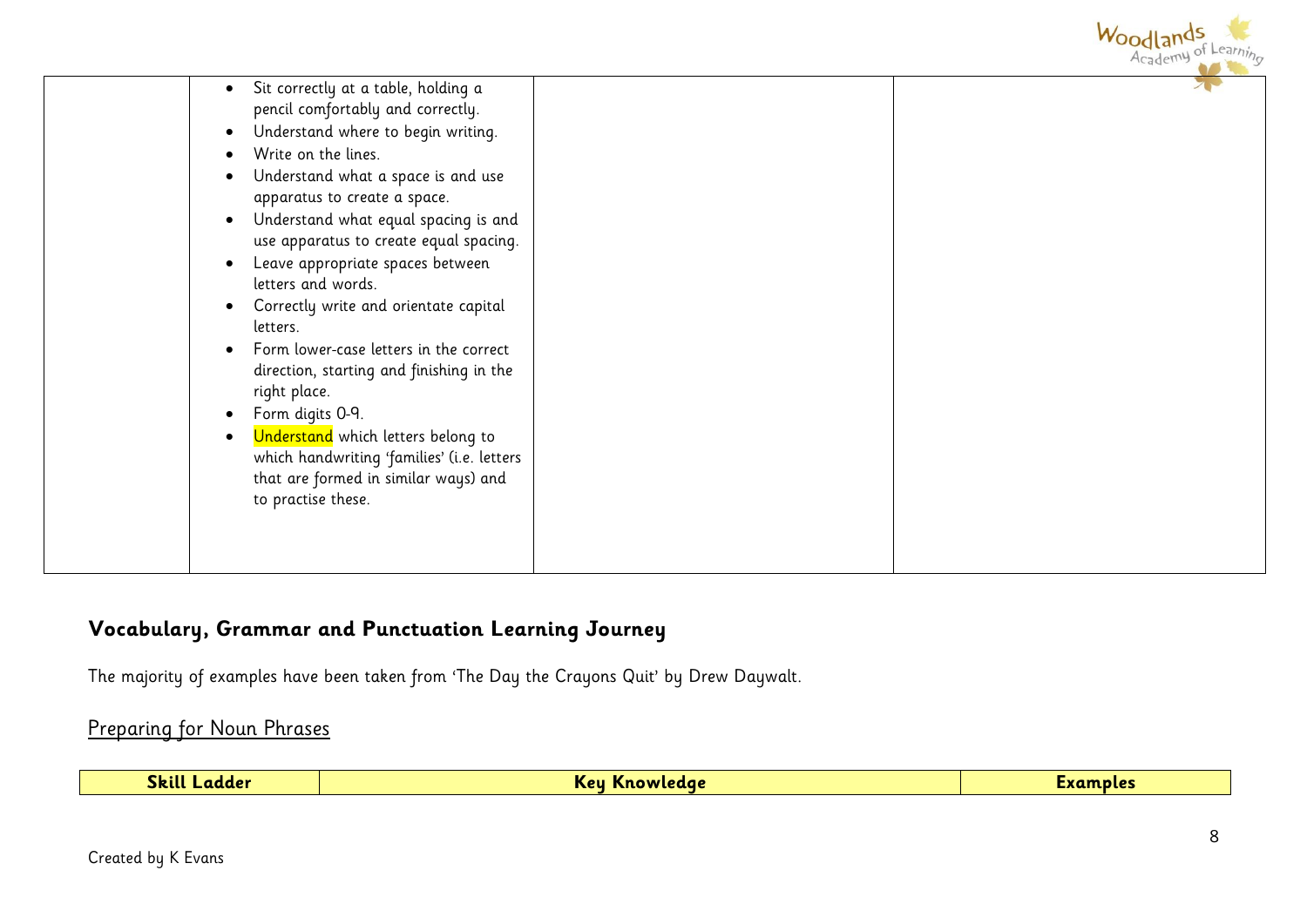

| Identify a noun. (Year 1)                                | A noun is a name<br>Types of Noun<br>Concrete - you can sense<br>Abstract - you cannot sense<br>Common - general nouns<br>Proper – specific nouns (names the common noun), require a capital letter<br>Collective - describe a group as one<br>$\bullet$<br>Quick ways for spotting nouns - look for a determiner introducing it or a capital<br>letter within a sentence for proper nouns. | I'm not even in the rainbow. (white<br>crayon)<br>Well, poor Duncan just wanted to<br>colour<br>Key example:<br>One day in class, Duncan went to<br>take out his crayons and found a<br>stack of letters with his name on<br>them.<br>Concrete: Duncan, crayons, letters,<br>class (in this instance - social class<br>would be an abstract concept)<br>Abstract: day, name<br>Common: day, class, crayons, stack,<br>letters, name<br>Proper: Duncan<br>Collective: stack ('a' shows the<br>multiple letters are being treated as<br>a single item) |
|----------------------------------------------------------|---------------------------------------------------------------------------------------------------------------------------------------------------------------------------------------------------------------------------------------------------------------------------------------------------------------------------------------------------------------------------------------------|------------------------------------------------------------------------------------------------------------------------------------------------------------------------------------------------------------------------------------------------------------------------------------------------------------------------------------------------------------------------------------------------------------------------------------------------------------------------------------------------------------------------------------------------------|
| Identify and use adjectives<br>for description. (Year 1) | Describe the noun/pronoun<br>Be careful as they do not always come before the noun<br>Types of Adjectives<br>Comparative – compares one to another (suffix er)<br>Superlative - compares one to all (suffix est)                                                                                                                                                                            | Your overworked friend<br>It makes me crazy that so much of<br>my gorgeous colour goes outside the<br>lines.<br>Note that 'so much' is a determiner                                                                                                                                                                                                                                                                                                                                                                                                  |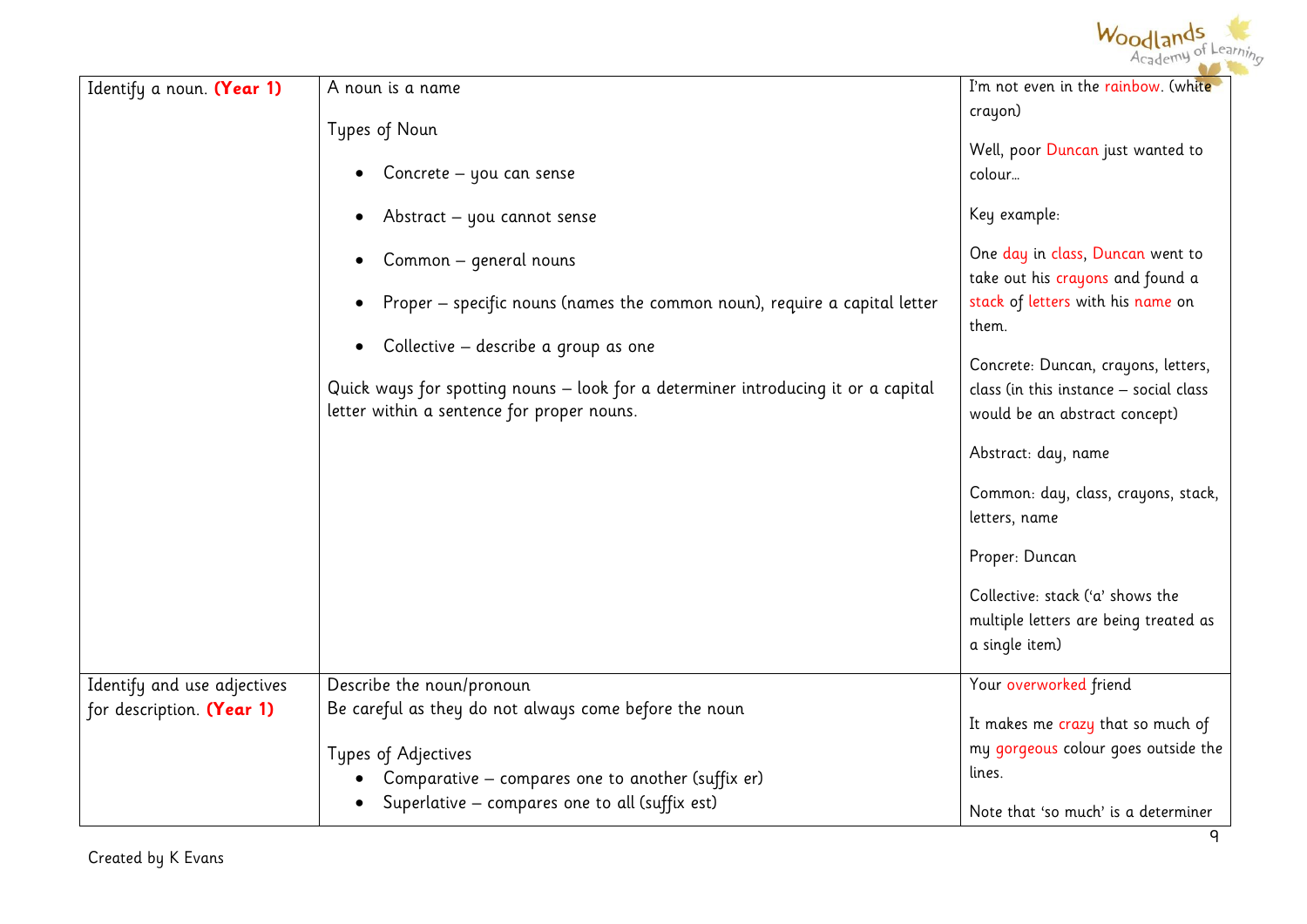

in this context as it is introducing a noun and giving the amount.

You make me work harder than any of your other crayons.

## Creating and Punctuating Sentences

| <b>Skill Ladder</b>           | <b>Key Knowledge</b>                                                              | <b>Examples</b>                     |
|-------------------------------|-----------------------------------------------------------------------------------|-------------------------------------|
| Identify, use and explain the | An action or feeling                                                              | It makes me crazy that so much of   |
| purpose of a verb (including  | A verb phrase is more than one verb working together.                             | my gorgeous colour goes outside the |
| auxiliary verbs). (Reception  |                                                                                   | lines.                              |
| - Understand that             | Auxiliary verbs                                                                   |                                     |
| sentences contain a           | • Form of be                                                                      | Duncan went to take out his         |
| subject and verb) (Year       | Form of have                                                                      | crayons.                            |
| 1)                            | Form of do<br>$\bullet$                                                           | I'm tired of being called "light"   |
|                               | Modal verbs – show possibility, certainty and obligation – how likely is it       | brown".                             |
|                               | to happen?                                                                        |                                     |
|                               |                                                                                   |                                     |
| Identify and use nouns.       | A noun is a name.                                                                 | I'm not even in the rainbow. (white |
| (Year 1)                      |                                                                                   | crayon)                             |
|                               | Quick ways for spotting nouns - look for a determiner introducing it or a capital | Well, poor Duncan just wanted to    |
|                               | letter within a sentence for proper nouns.                                        | colour                              |
|                               |                                                                                   |                                     |
|                               |                                                                                   | Key example:                        |
|                               |                                                                                   | One day in class, Duncan went to    |
|                               |                                                                                   | take out his crayons and found a    |
|                               |                                                                                   |                                     |
|                               |                                                                                   | stack of letters with his name on   |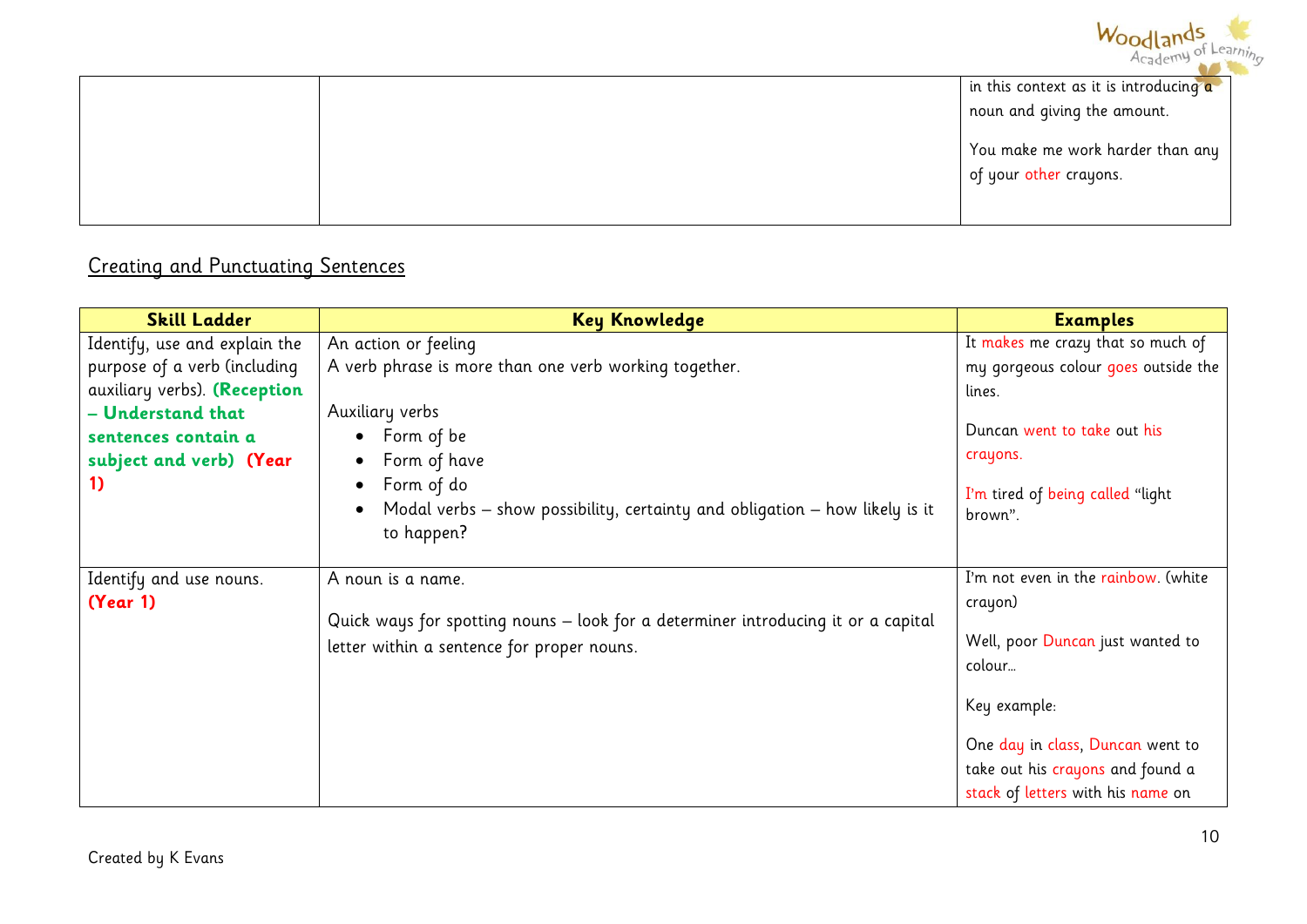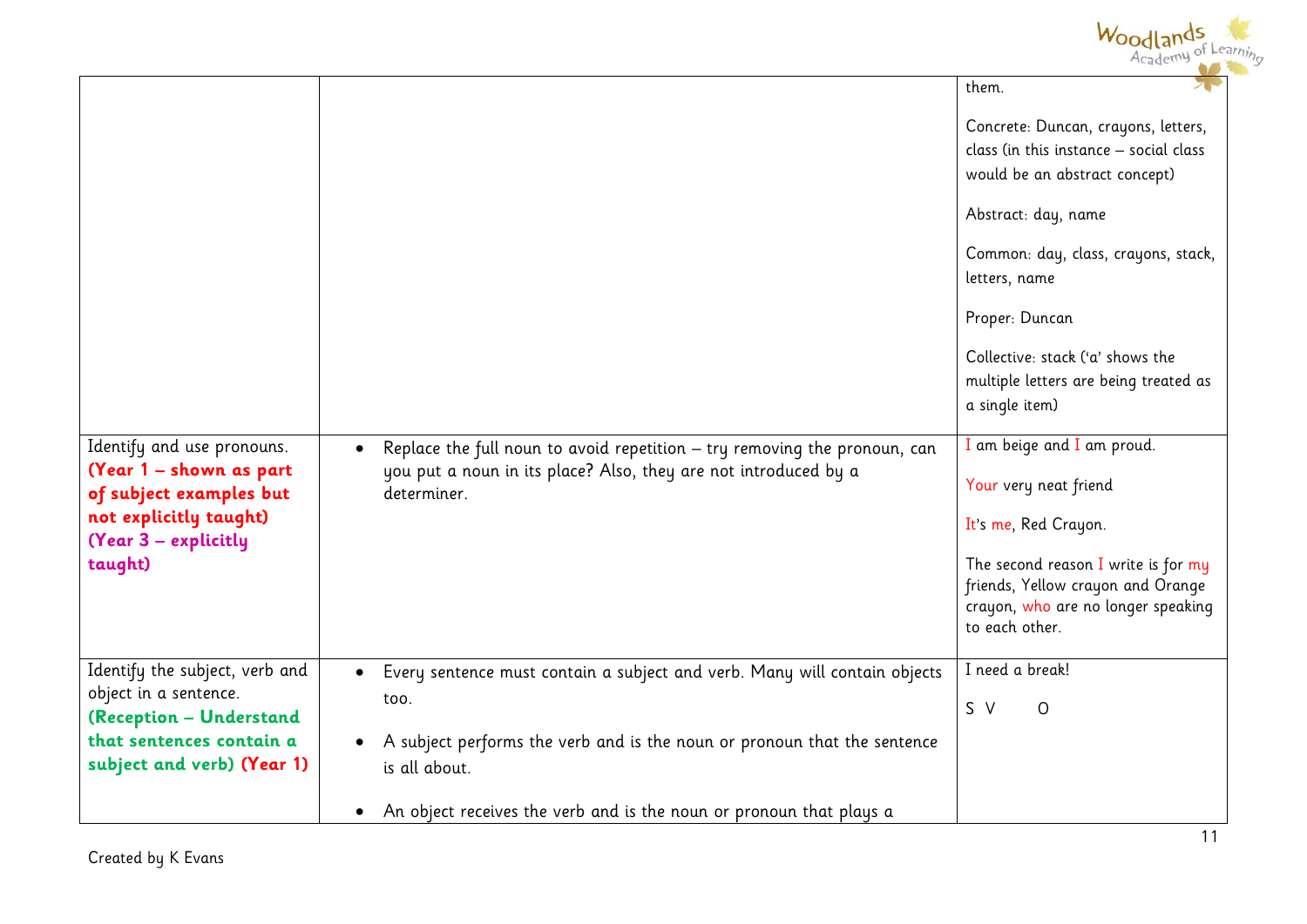

|                                                                                                                                                                                                                 | supporting role in the sentence.                                                                                                                                                                                                                                                                                                                                                                                    |                                                                                                                                                           |
|-----------------------------------------------------------------------------------------------------------------------------------------------------------------------------------------------------------------|---------------------------------------------------------------------------------------------------------------------------------------------------------------------------------------------------------------------------------------------------------------------------------------------------------------------------------------------------------------------------------------------------------------------|-----------------------------------------------------------------------------------------------------------------------------------------------------------|
| Make mostly correct use of<br>capital letters, full stops,<br>question marks and<br>exclamation marks.<br>(Reception – full stops<br>and capital letters) (Year<br>1 - question marks and<br>exclamation marks) | A clause must contain a verb and subject<br>$\bullet$<br>Main clause – the main part of the sentence. Independent.<br>A full stop signals the end of the sentence. It tells the reader that they<br>$\bullet$<br>have come to the end of an idea and must now prepare to be introduced<br>to a new idea. Come to a full stop here!<br>A capital letter signals the start of the sentence - start here!<br>$\bullet$ | Question: How about one of those<br>once in a while to give me a break?<br>(grey crayon)<br>Exclamation: How wonderful today<br>is! What a beautiful day! |
|                                                                                                                                                                                                                 | Sentence Types<br>Question – require an answer. Must end with a question mark.<br>Exclamation - show heightened emotion. Exclamation sentences must<br>$\bullet$<br>begin with how or what. However, we use exclamation marks to<br>demonstrate any heightened emotion e.g. Anger, shouting, excitement.                                                                                                            |                                                                                                                                                           |

### **Spelling Knowledge Organiser**

Words containing the following objectives must be embedded within the curriculum but do not need to be explicitly taught within a spelling lesson.

### **Common Exception Words**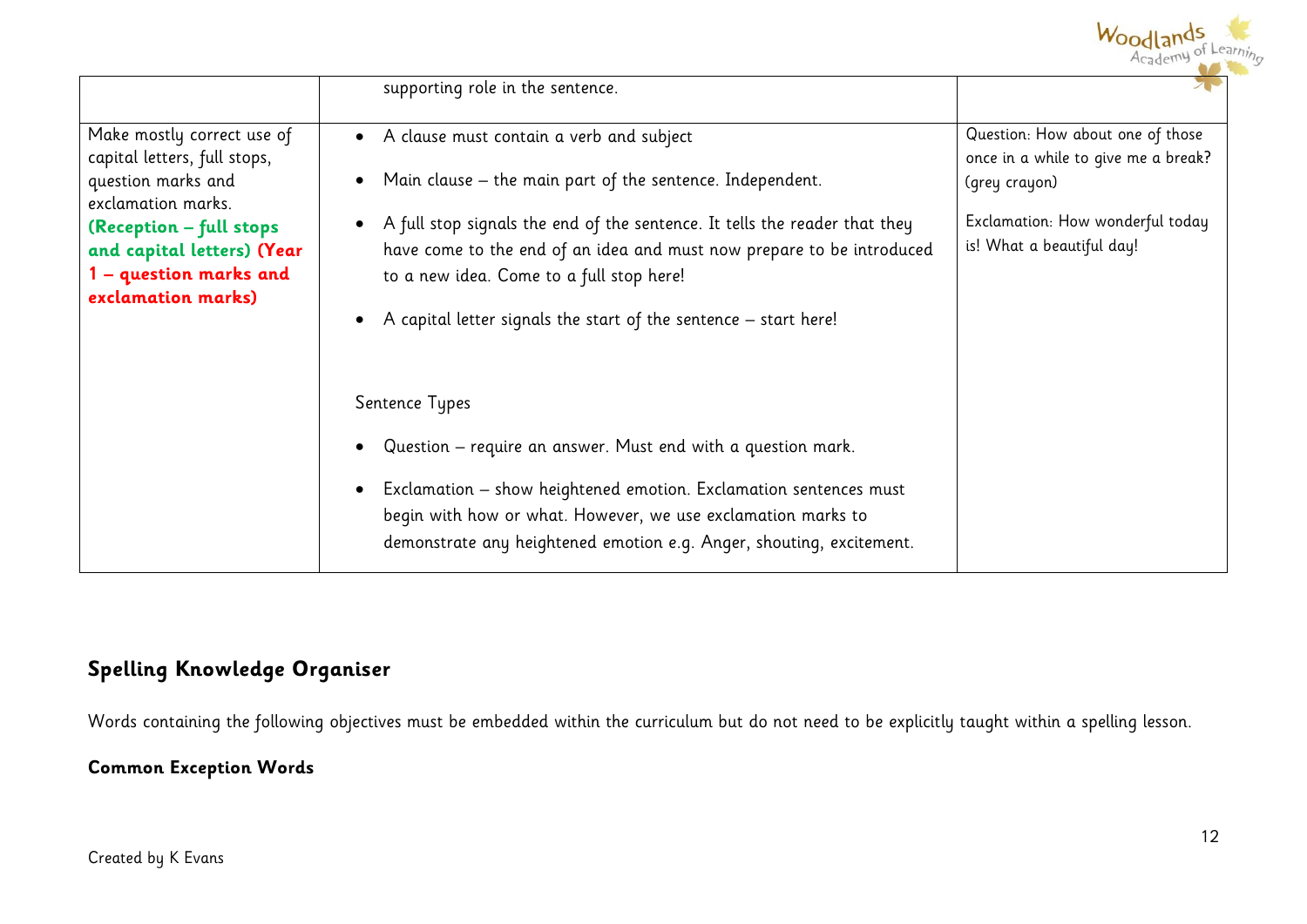

| <b>Objective</b>       | Rule                                                                                                                                         | <b>NC Examples</b>                                                                                                                                                                                                                                      |
|------------------------|----------------------------------------------------------------------------------------------------------------------------------------------|---------------------------------------------------------------------------------------------------------------------------------------------------------------------------------------------------------------------------------------------------------|
| Common exception words | Pupils' attention should be drawn to the<br>graphemephoneme correspondences that do and do "<br>not fit in with what has been taught so far. | the, a, do, to, today, of, said, says, are, were, was,<br>  is, his, has, I, you, your, they, be, he, me, she, we,<br>no, go, so, by, my, here, there, where, love, come,<br>some, one, once, ask, friend, school, put, push, pull,<br>full, house, our |

The following objectives must be explicitly taught within a spelling lesson.

### **Revision from Reception**

- All letters of the alphabet and the sounds which they most commonly represent
- The process of segmenting spoken words into sounds before choosing graphemes to represent the sounds
- Words with adjacent consonants

### **Phonemes/Graphemes**

| <b>Objective</b>                                          | Rule                                                    | <b>NC Examples</b>                                |
|-----------------------------------------------------------|---------------------------------------------------------|---------------------------------------------------|
| Spell words containing the sounds /f/, /l/, /s/, /z/ and  | The /f/, /l/, /s/, /z/ and /k/ sounds are usually spelt | off, well, miss, buzz, back                       |
| /k/ spelt ff, ll, ss, zz and ck                           | as ff, ll, ss, zz and ck if they come straight after a  |                                                   |
|                                                           | single vowel letter in short words.                     |                                                   |
|                                                           |                                                         |                                                   |
|                                                           | Exceptions: if, pal, us, bus, yes.                      |                                                   |
| Spell words containing the $/\eta$ / sound spelt n before |                                                         | bank, think, honk, sunk                           |
|                                                           |                                                         |                                                   |
| Spell words ending in the /v/ sound.                      | English words hardly ever end with the letter v, so if  | have, live, give                                  |
|                                                           | a word ends with a /v/ sound, the letter e usually      |                                                   |
|                                                           | needs to be added after the 'v'.                        |                                                   |
| Spell words ending $-y$ (/i:/ or /I /)                    |                                                         | very, happy, funny, party, family                 |
| Spell words containing ph and wh                          | The /f/ sound is not usually spelt as ph in short       | dolphin, alphabet, phonics, elephant when, where, |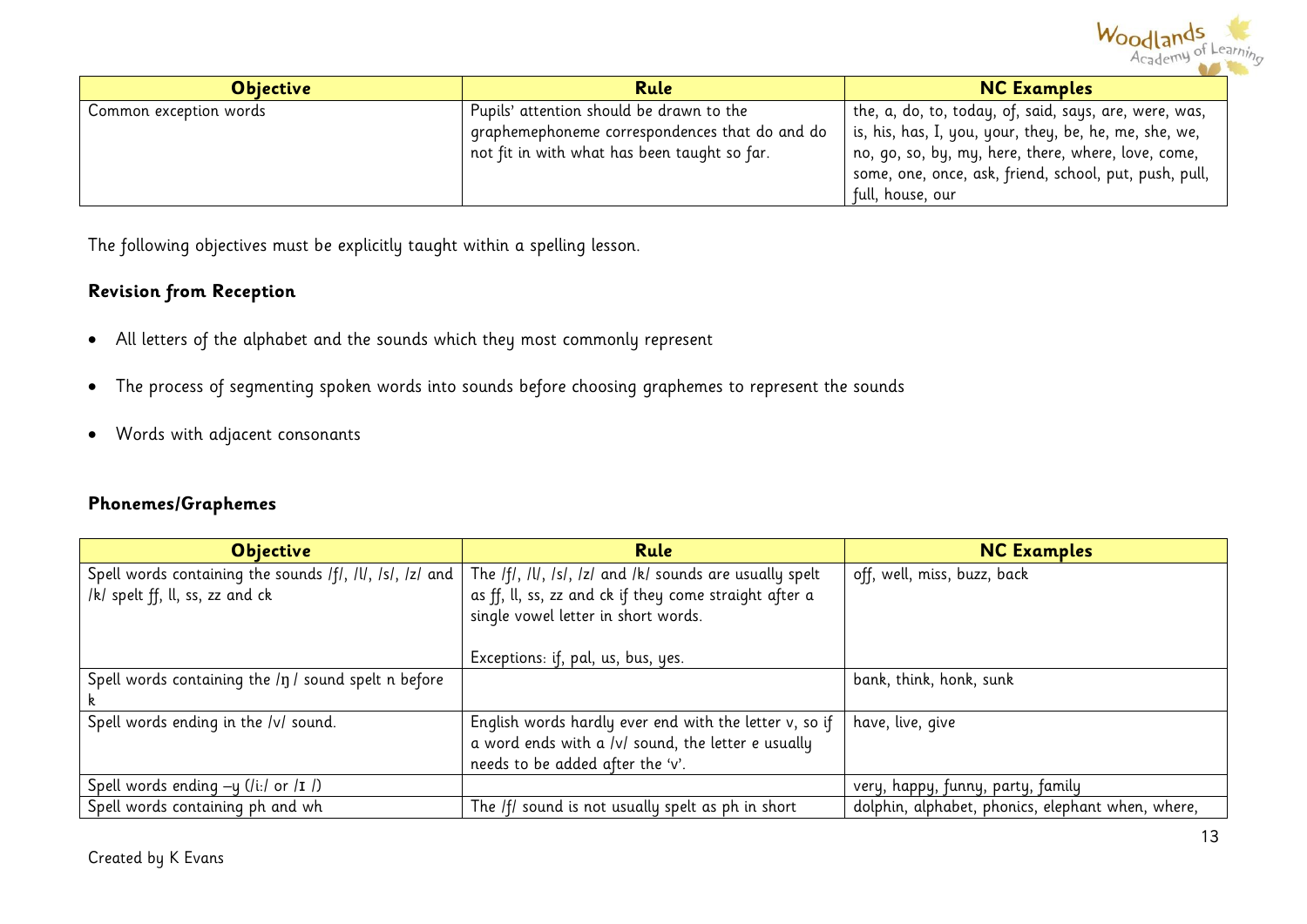|                         |                                                        |                                 | Woodlan |
|-------------------------|--------------------------------------------------------|---------------------------------|---------|
|                         | everyday words (e.g. fat, fill, fun).                  | which, wheel, while             |         |
| Use k for the /k/ sound | The /k/ sound is spelt as k rather than as c before e, | Kent, sketch, kit, skin, frisky |         |
|                         | i and u.                                               |                                 |         |

## **Vowel Digraphs and Trigraphs**

| <b>Objective</b> | Rule                                                                                    | <b>NC Examples</b>                                                 |
|------------------|-----------------------------------------------------------------------------------------|--------------------------------------------------------------------|
| ai, oi           | The digraphs ai and oi are virtually never used at<br>the end of English words.         | rain, wait, train, paid, afraid<br>oil, join, coin, point, soil    |
| ay, oy           | ay and oy are used for those sounds at the end of<br>words and at the end of syllables. | day, play, say, way, stay<br>boy, toy, enjoy, annoy                |
| $a-e$            |                                                                                         | made, came, same, take, safe                                       |
| $e-e$            |                                                                                         | these, theme, complete                                             |
| i—e              |                                                                                         | five, ride, like, time, side                                       |
| $o-e$            |                                                                                         | home, those, woke, hope, hole                                      |
| $u-e$            | Both the /u:/ and /ju:/ ('oo' and 'yoo') sounds can be<br>spelt as <b>u-e</b> .         | June, rule, rude, use, tube, tune                                  |
| ar               |                                                                                         | car, start, park, arm, garden                                      |
| ee               |                                                                                         | see, tree, green, meet, week                                       |
| ea (/i:/)        |                                                                                         | sea, dream, meat, each, read (present tense)                       |
| eα (/ε /)        |                                                                                         | head, bread, meant, instead, read (past tense)                     |
| er $( 3: )$      |                                                                                         | (stressed sound): her, term, verb, person                          |
| er $( \theta )$  |                                                                                         | (unstressed schwa sound): better, under, summer,<br>winter, sister |
| ir               |                                                                                         | girl, bird, shirt, first, third                                    |

 $\frac{1}{2}$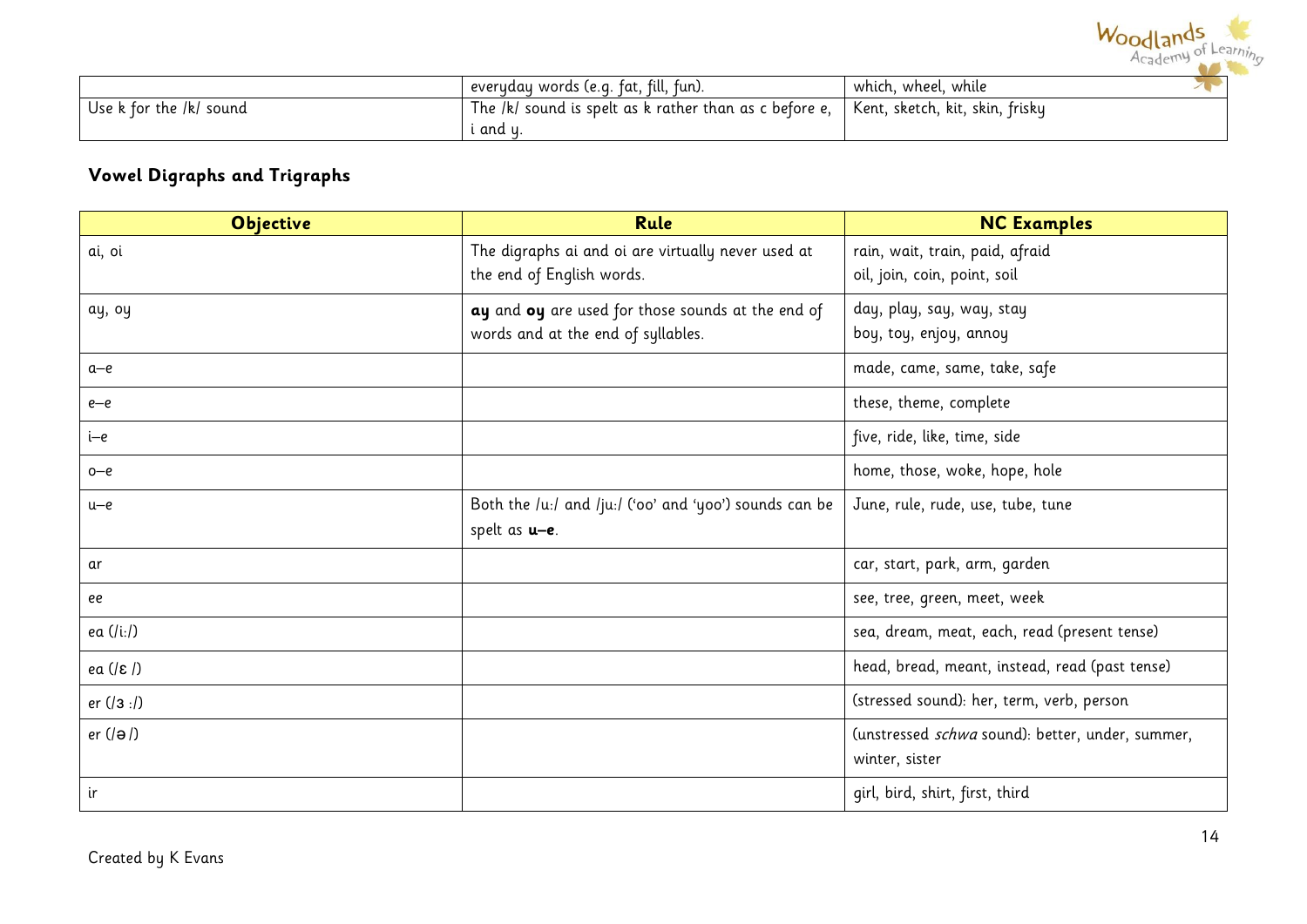|             |                                                                                                                                                         | Woodlands Learning                                         |
|-------------|---------------------------------------------------------------------------------------------------------------------------------------------------------|------------------------------------------------------------|
| ur          |                                                                                                                                                         | turn, hurt, church, burst, Thursday                        |
| oo (/u:/)   |                                                                                                                                                         |                                                            |
| οο (/ʊ/)    | Very few words end with the letters oo, although<br>the few that do are often words that primary<br>children in year 1 will encounter, for example, zoo | food, pool, moon, zoo, soon                                |
| oa          |                                                                                                                                                         | book, took, foot, wood, good                               |
| oe          | The digraph oa is very rare at the end of an English<br>word.                                                                                           | boat, coat, road, coach, goal                              |
| ou          |                                                                                                                                                         | toe, goes                                                  |
| ow (/aʊ/)   | The only common English word ending in ou is you.                                                                                                       | out, about, mouth, around, sound                           |
| ow (/əʊ/)   |                                                                                                                                                         |                                                            |
| ue          |                                                                                                                                                         |                                                            |
| ew          |                                                                                                                                                         |                                                            |
| ie $( aI )$ | Both the /u:/ and /ju:/ ('oo' and 'yoo') sounds can be<br>spelt as <b>u-e</b> , <b>ue</b> and <b>ew</b> . If words end in the /oo/                      | now, how, brown, down, town<br>own, blow, snow, grow, show |
|             | sound, ue and ew are more common spellings than                                                                                                         | blue, clue, true, rescue, Tuesday                          |
|             | 00.                                                                                                                                                     | new, few, grew, flew, drew, threw                          |
| ie (/i:/)   |                                                                                                                                                         | lie, tie, pie, cried, tried, dried                         |
| igh         |                                                                                                                                                         | chief, field, thief                                        |
| or          |                                                                                                                                                         | high, night, light, bright, right                          |
| ore         |                                                                                                                                                         | for, short, born, horse, morning                           |
| αw          |                                                                                                                                                         | more, score, before, wore, shore                           |
| αu          |                                                                                                                                                         | saw, draw, yawn, crawl                                     |
| air         |                                                                                                                                                         | author, August, dinosaur, astronaut                        |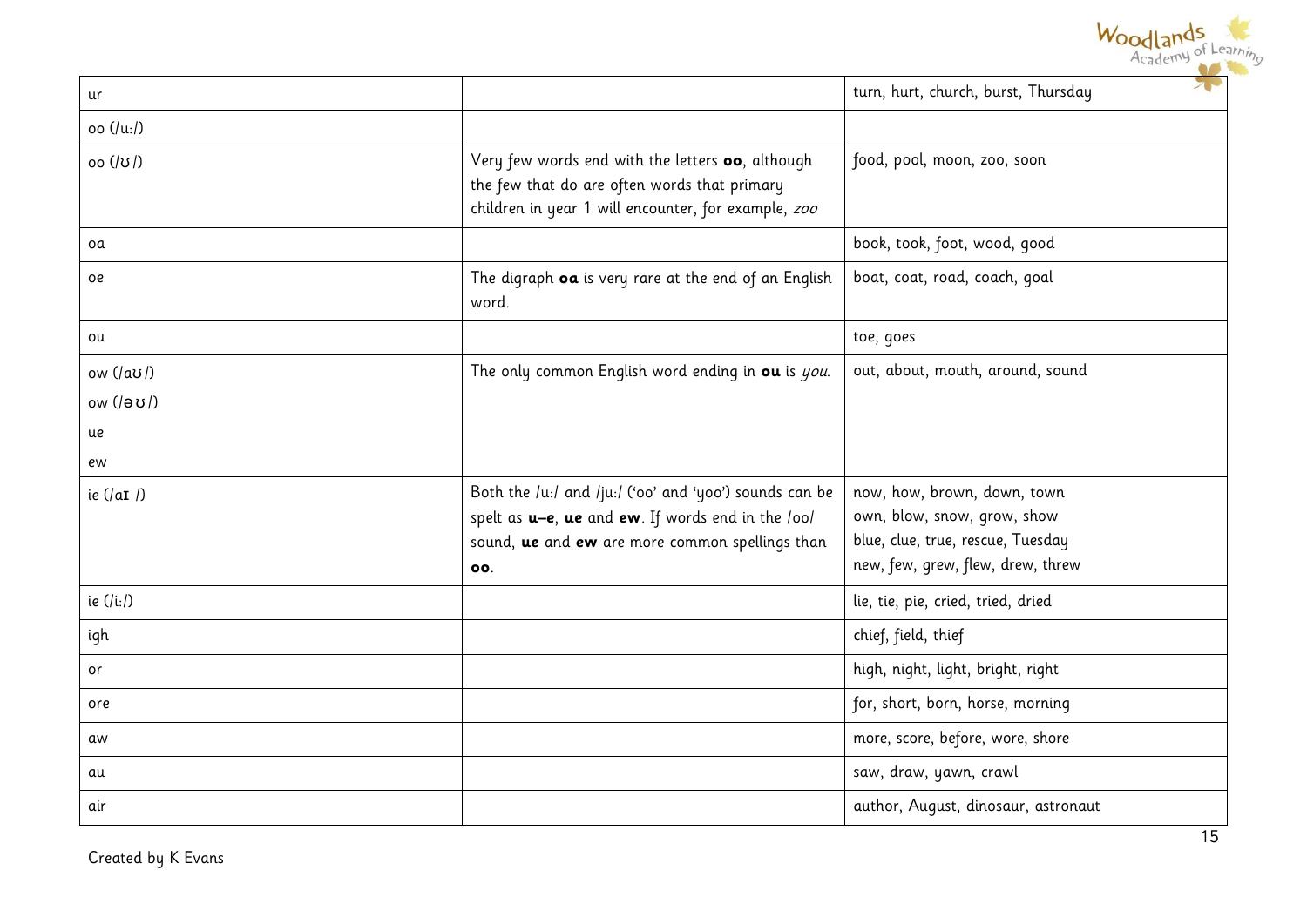|                             | Academy of                    | earning |
|-----------------------------|-------------------------------|---------|
| ear                         | air, fair, pair, hair, chair  |         |
| ear (/ε ə /)                | dear, hear, beard, near, year |         |
| are ( $ \epsilon \Theta $ ) | bear, pear, wear              |         |

# **Spelling Rules**

| <b>Objective</b>                                                            | Rule                                                                                                                                                                                                                                   | <b>NC Examples</b>                         |
|-----------------------------------------------------------------------------|----------------------------------------------------------------------------------------------------------------------------------------------------------------------------------------------------------------------------------------|--------------------------------------------|
| Divide words into syllables                                                 | Each syllable is like a 'beat' in the spoken word.<br>Words of more than one syllable often have an<br>unstressed syllable in which the vowel sound is<br>unclear                                                                      | pocket, rabbit, carrot, thunder, sunset    |
| Spell words ending in -tch                                                  | The ch sound is usually spelt as tch if it comes<br>straight after a single vowel letter.<br>Exceptions: rich, which, much, such.                                                                                                      | catch, fetch, kitchen, notch, hutch        |
| Add s and es to words                                                       | Plural of nouns and the third person singular of<br>verbs.<br>If the ending sounds like /s/ or /z/, it is spelt as $-s$ . If<br>the ending sounds like /I z/ and forms an extra<br>syllable or 'beat' in the word, it is spelt as -es. | cats, dogs, spends, rocks, thanks, catches |
| Add the ending -ing to verbs where no change is<br>needed to the root word. | -ing creates a present tense verb.<br>-ing always adds an extra syllable to the word.<br>If the verb ends in two consonant letters (the same<br>or different), the ending is simply added on.                                          | hunting, buzzing, jumping                  |
| Add the ending-ed to verbs where no change is<br>needed to the root word.   | -ed creates a past tense verb.<br>-ed sometimes adds an extra syllable to the word.                                                                                                                                                    | hunted, buzzed, jumped                     |

 $\Delta\sigma$